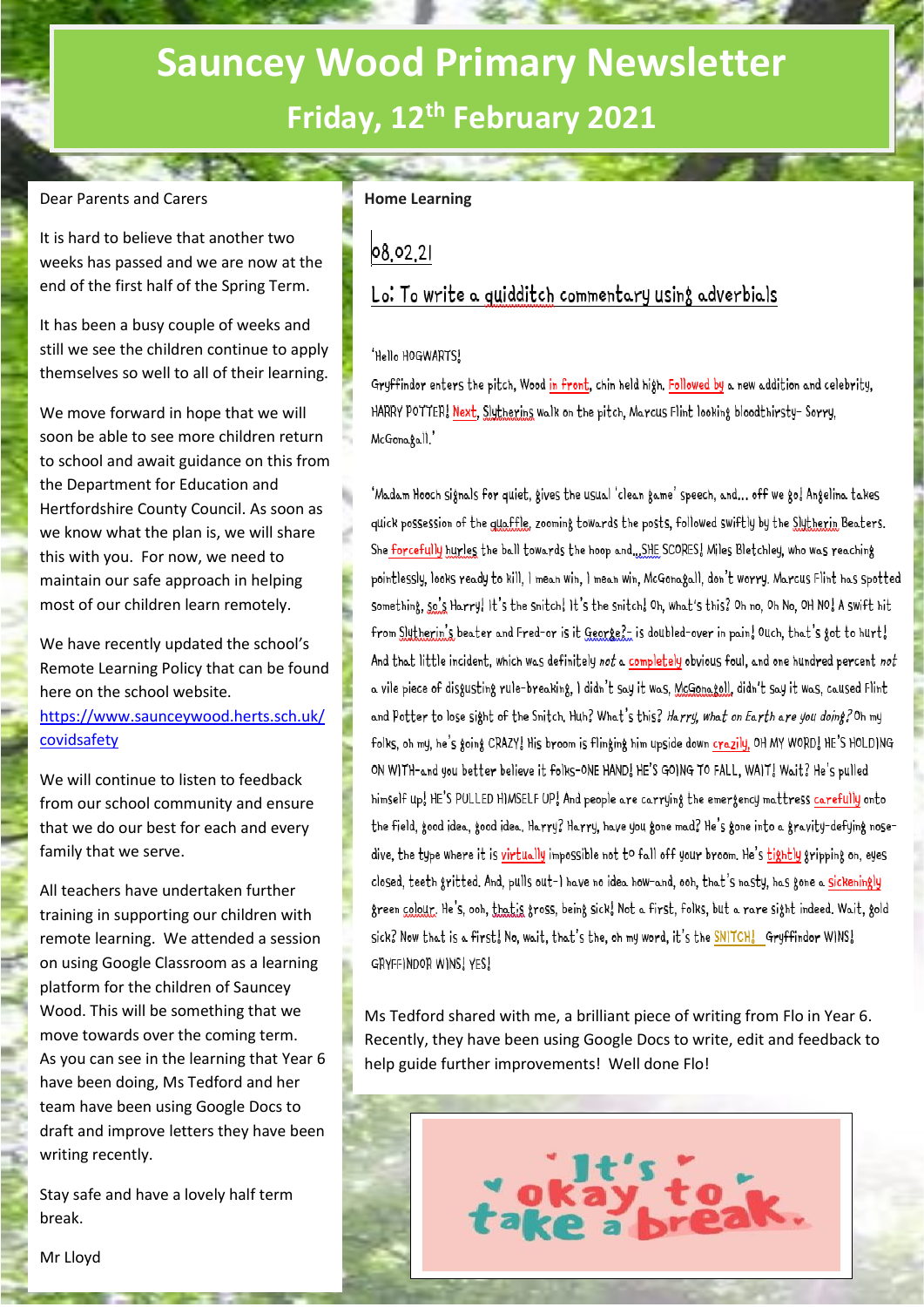#### **Governor Corner**

We thought we would use our newsletter entry this week to thank you for supporting the school community this half term. Remote schooling might look different for each family but one thing we all have in common is that it is not how we envisaged our children would be learning.

The school staff have worked incredibly hard to continue to look out for every child, reaching out to those who have needed extra support, helping the children in school whilst providing learning and feedback for those at home. There would be nothing more demoralising for them to find that their efforts were being met with little engagement, so a sincere thank you to everyone who has made massive changes to daily life to support with remote learning. Mr Lloyd and his team have been delighted with the level of engagement, the standard of work that has been produced, and the commitment shown by children and their families. Your positivity and feedback are hugely valued and appreciated, but mostly thank you for continuing to support your children in their learning, and the school community as a whole, throughout the pandemic.

We are excited to see the day that all children can be welcomed back into school, and as a Governing Body we are committed to supporting Mr Lloyd and the Senior Leadership Team in making this happen as soon as it is allowed and safe to do so. In the meantime, we wish you a happy half term and hope you stay safe and well.

Bridgett & Colin – Joint Chairs of Governors

#### **School News – Staffing Update**

We are fortunate to have a great team here at Sauncey Wood and you are all aware that both **Miss Donnelly and Mrs Byford** will soon be leaving to go on maternity leave. After half term, Maple Class will be taught by **Miss Constable**, who has been working with the class since before Christmas and Friday lessons for Rowan Class will be taught by **Mrs Wiltshire** and this works perfectly in supporting both consistency and continuity for the children.

#### **Friends of Sauncey Wood News**

Hi,

It's been a busy few weeks for us. Firstly, a huge thank you to everyone who made a donation via our Facebook page for resources for planned fundraisers. This helps hugely so a big thank you! You can find our Facebook page by searching 'Friends of Sauncey Wood'. Please like and follow the page. You can also follow us on Instagram now. Search for 'friendsofsaunceywood' and follow us there too!

Some fundraisers coming up! The Valentine's Trail runs this weekend - trails are available until 6pm this evening via classlist. £2 a trail and you get some sweets and a Valentine's activity pack. We also have our sponsored 'Skip into Spring' happening over half term. Don't worry if you don't have a skipping rope to skip with, you could skip round your garden or go for a skip down the street?! Don't forget to email us your videos and photos! We'd love to see them. Finally, school have something special planned for World Book Day on March 4th and we'll be selling some lovely hot chocolate packs to accompany that. Look for more details coming soon!!

You can also email us any fundraising ideas you have - friends@saunceywood.herts.sch.uk

Have a great half term everyone and have fun skipping.

Clare and Gemma